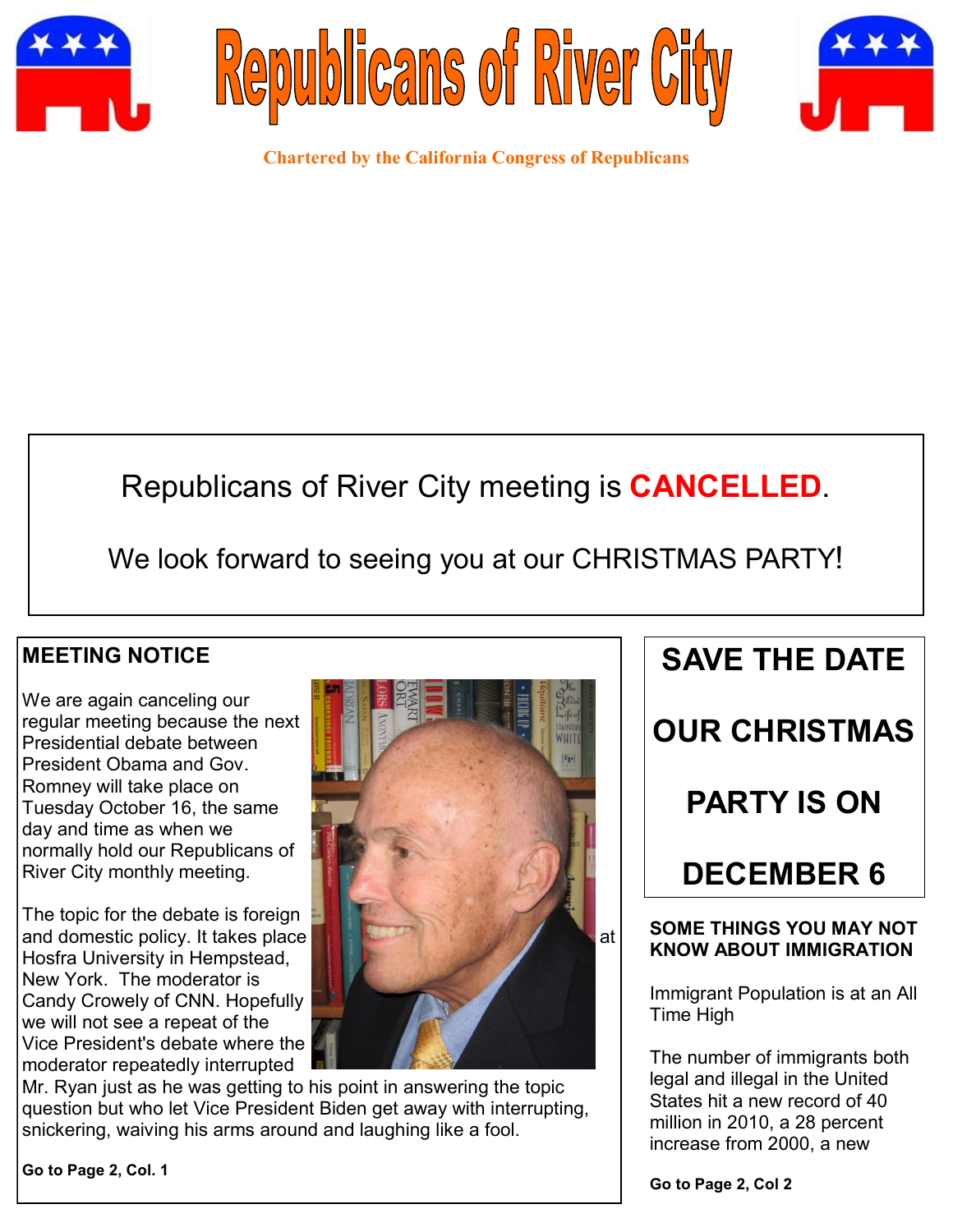### **Page 2**

### **MEETING NOTICE (Cont.)**

The second debate between the President and Gov. Romney will take the form of a town hall meeting, in which citizens will ask questions of the candidates on foreign and domestic issues. Candidates each will have two minutes to respond, and an additional minute for the moderator to facilitate a discussion. The town meeting participants will be undecided voters selected by the Gallup Organization. It will be interesting to see how many ringers the Democrats get into the audience.

The board of directors of Republicans of River City request that you join with them at the Sacramento County Republican Central Committee Headquarters for a debate party. In order to get a seat for the event be sure to arrive at the headquarters no later then 5:45 PM. The address is: 9851 Horn Road, Suite 170, Sacramento, 95827. Phone 974- 1821.

I received my ballot in the mail and after weighting it I found out I needed TWO STAMPS in order for it to arrive at the county register offices and be counted.

Remember you can find Republicans of River City endorsed candidates and propositions list on our web site at www.rrcgop.org

Romney lawn signs have arrived at Republican Headquarters and the county party is requesting a donation of \$5 per sign.



### **SOME THINGS (Cont.)**

report reveals. And the number of immigrants plus their children born in this country now stands at around 50 million, accounting for about one-sixth of the U.S. population, based on U.S. Census Bureau data from 2010 and 2011.

"One of the most important findings is that immigration has dramatically increased the size of the nation's low-income population," according to Steven A. Camarota, director of research for the Center for Immigration Studies, adding that even immigrants who have been in the country for 20 years are much more likely to live in poverty, lack health insurance, and take advantage of welfare benefits than are native-born Americans.

The all-time high of 40 million immigrants is up sharply from 9.6 million in 1970, although the immigrant share of the population, 12.9 percent, is lower than it was in 1910 at 14.7 percent.

New immigration both legal and illegal plus births to immigrants added 22.5 million residents over the last decade, accounting for 80 percent of the total U.S. population growth.

The Center estimates that 28 percent of immigrants are in the country illegally.

Camarota also points out that between 12 million and 15 million new immigrants, legal and illegal, are expected to settle in the United States in the next 20 years.

Other findings of the Center's study include:

• In March 2011, 68 percent of

immigrants aged 18 to 65 held a job, the same as for natives.

• In 2010, 23 percent of immigrants and their U.S.-born children under age 18 lived in poverty, compared to 13.5 percent of natives and their children.

• Among countries accounting for the most immigrants in the United States, poverty is highest for those from Mexico (35 percent), Honduras (34 percent), and Guatemala (31 percent), and lowest for Germany (7 percent) and India (6 percent).

• 36 percent of immigrant-headed households used at least one major welfare program in 2010, primarily food assistance and Medicaid, compared to 23 percent of native households.

• 29 percent of immigrants and their American-born children lacked health insurance that year, compared to 13.8 percent for natives.

• 10.4 million students from immigrant households are in public schools, and 78 percent of them speak a language other than English at home.

• Self-employment is highest among immigrants from Korea and Canada and lowest among those from Haiti and Honduras.

• Of adult immigrants aged 25 to 65, 28 percent have not completed high school, compared to 7 percent of natives.

• Immigrants account for 27.2 percent of the population in California, 22.2 percent in New York, and 21 percent in New Jersey, but just 1.2

**Go to Page 3, Col 1**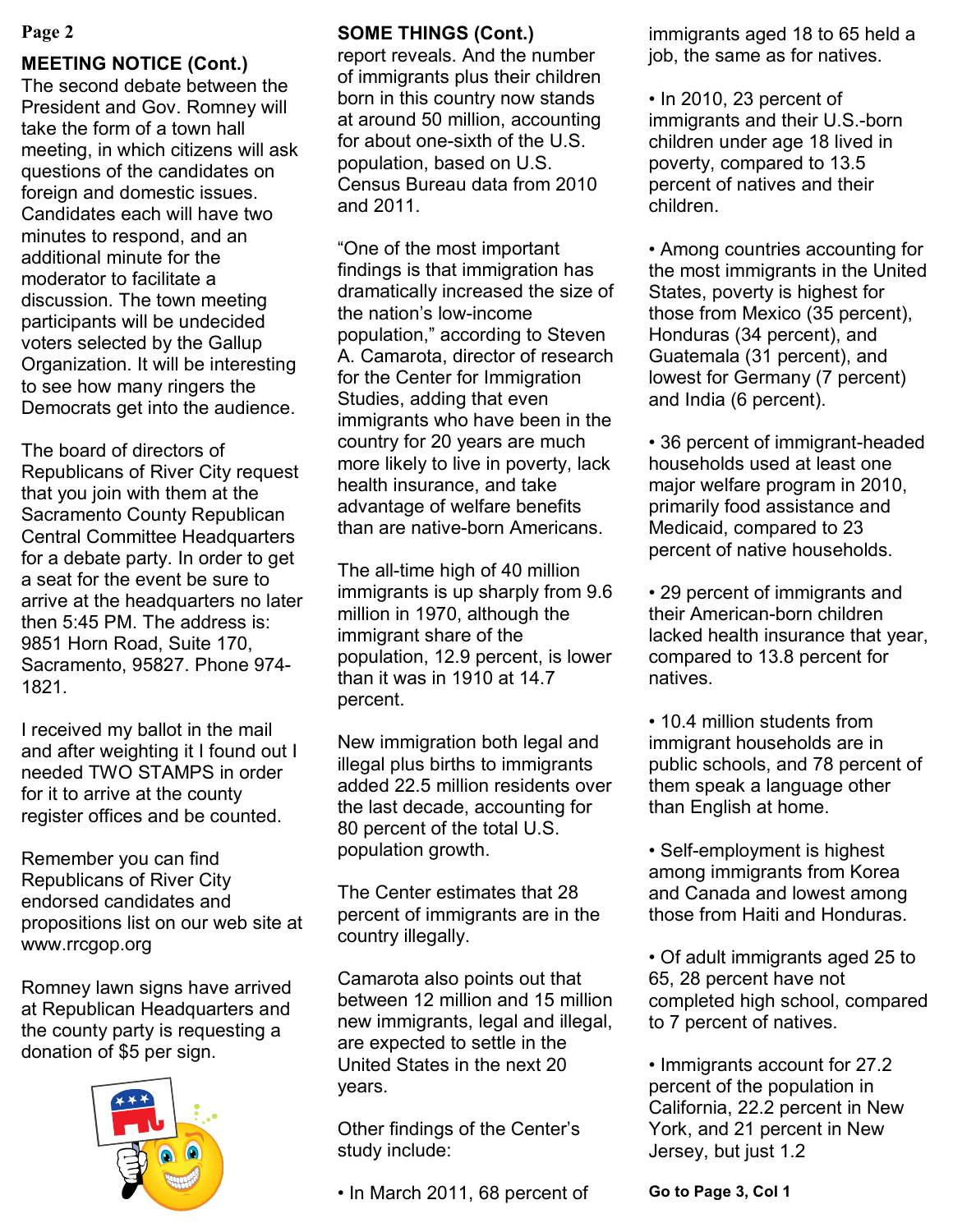### **SOME THING (Cont.)**

percent in West Virginia.

• The state showing the largest increase in immigrant population from 2000 to 2010 was Alabama, up 92.1 percent, followed by South Carolina (88.4 percent), and Tennessee (81.8 percent). New York was lowest (11.1 percent). Remarkably, the immigrant population in North Carolina rose a whopping 524 percent from 1990 to 2010.

• Of those immigrants in the United States in 2010, the greatest number came from Mexico, 11.7 million, followed by China/Hong Kong/Taiwan (2.1 million), India (1.78 million), Philippines (1.77 million), and Vietnam (1.2 million).

Finally, while many Americans believe immigrants dominate in a number of professions, the fact is that native born Americans account for 52 percent of maids, 73 percent of janitors, and 66 percent of construction laborers.

The only category where immigrants form a majority is "Farm Workers Non-Supervisors," at 53.5 percent.



### **Page 3 get involved with giving any WHAT ON EARTH IS GOING** get involved with giving any **ON**

**By Robert Evans**

Can someone explain President Obama's policy or strategy in the Middle East?

When the Iranian dissidents tried to overthrow their anti-American government in 2009, President Obama said we need patience, did nothing, and the uprising fizzled with lots of loss of life for the dissidents.

Then when Libya erupted President Obama sent in military help to overthrow that government although Gaddafi had decided in 2002 to stop his nuclear bomb program and his poison gas production program and had actually started to cooperate with us.

Same for Egypt where President Obama pressured the Egyptian military to back down and to kick out the pro-American government which opened the door for an anti -American takeover government (recall the newspapers had articles when the uprising started in Egypt saying the Muslim Brotherhood would take over if they had the chance - they had the chance and have taken over).

But in anti-American Syria, President Obama says we can't

### **Republicans of River City Board of Directors:**

Carl Burton, President Fred Hildebrand, Director Betty Axup, 1st Vice President Patty Hildebrand, Director Al Rogel, 2nd Vice President Lynn MacLean, Director Colleen Fitzpatrick, Secretary TBA, Membership Secretary Paul Green, Past President TBA, Treasurer Chris Angle, Director Richard Eigenheer, Director

military help like he did in Libya to the dissidents even though the Syrian government has killed 20 times or more of their people than Gadhafi did of his people.

Same in other countries around the Middle East.

So what it looks like President Obama is doing is to help prop up anti-American thugs and thieves by withholding help from the dissidents and giving help to kick out pro-American thugs and thieves.

Shouldn't the policy be to help the pro-Americans and to try to kick out or block the anti-Americans?

Nobody likes the idea of America propping up a bunch of thugs and thieves. But the Middle East has been a hotbed of thugs and thieves for millennia so shouldn't we make sure if someone is in charge of a country in that area of the world they are pro us?



**P ublished by the Republicans of River City:**

Volume 2012, Issue 10 P. O. Box 1776 Carmichael, CA 95609-1776

Editor: Carl Burton Telephone 359-5741